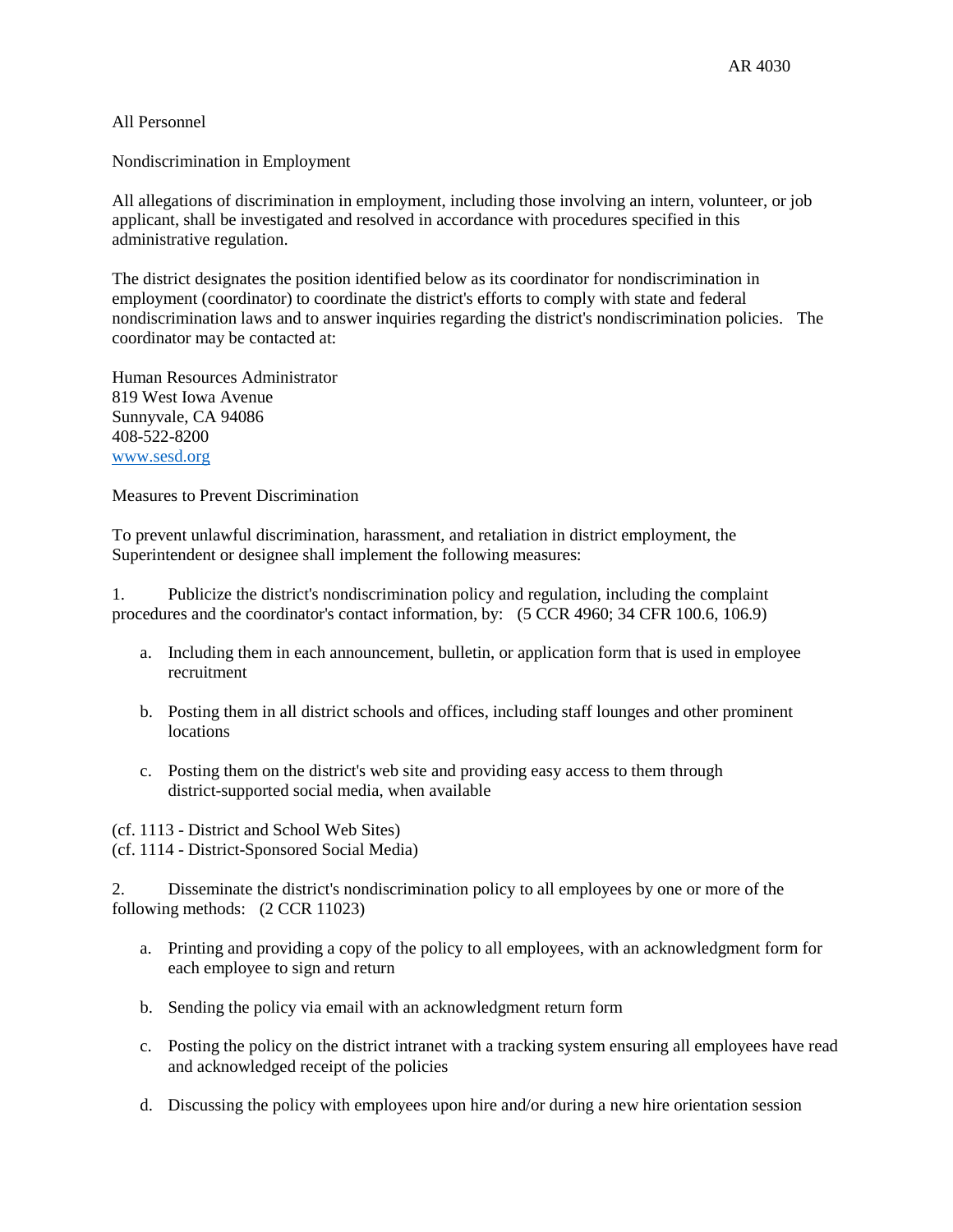e. Any other way that ensures employees receive and understand the policy

(cf. 4112.9/4212.9/4312.9 - Employee Notifications)

3. Provide to employees a handbook that contains information that clearly describes the district's nondiscrimination policy, procedures for filing a complaint, and resources available to anyone who feels that he/she has been the victim of any discriminatory or harassing behavior

4. Provide training to employees, volunteers, and interns regarding the district's nondiscrimination policy, including what constitutes unlawful discrimination, harassment, and retaliation and how and to whom a report of an incident should be made

Training for supervisors shall include the requirement to report any complaint of misconduct to a designated representative, such as the coordinator, human resources manager, or Superintendent or designee as a topic in the sexual harassment prevention training required pursuant to 2 CCR 11024 (2 CCR 11023)

(cf. 1240 - Volunteer Assistance) (cf. 4119.11/4219.11/4319.11 - Sexual Harassment) (cf. 4131 - Staff Development) (cf. 4231 - Staff Development) (cf. 4331 - Staff Development)

5. Periodically review the district's recruitment, hiring, and promotion processes and regularly monitor the terms, conditions, and privileges of employment to ensure district compliance with law

6. For any district facility where 10 percent of employees have a language other than English as their spoken language, translate the policy into every language spoken by at least 10 percent of the workforce

## Complaint Procedure

Any complaint alleging unlawful discrimination or harassment shall be addressed in accordance with the following procedures:

1. Notice and Receipt of Complaint: A complainant may inform his/her direct supervisor, another supervisor, the coordinator, the Superintendent or Human Resources.

The complainant may file a written complaint in accordance with this procedure, or if he/she is an employee, may first attempt to resolve the situation informally with his/her supervisor.

A supervisor or manager who has received information about an incident of discrimination or harassment, or has observed such an incident, shall report it to the coordinator, whether or not the complainant files a written complaint.

The written complaint should contain the complainant's name, the name of the individual who allegedly committed the act, a description of the incident, the date and location where the incident occurred, any witnesses who may have relevant information, other evidence of the discrimination or harassment, and any other pertinent information which may assist in investigating and resolving the complaint.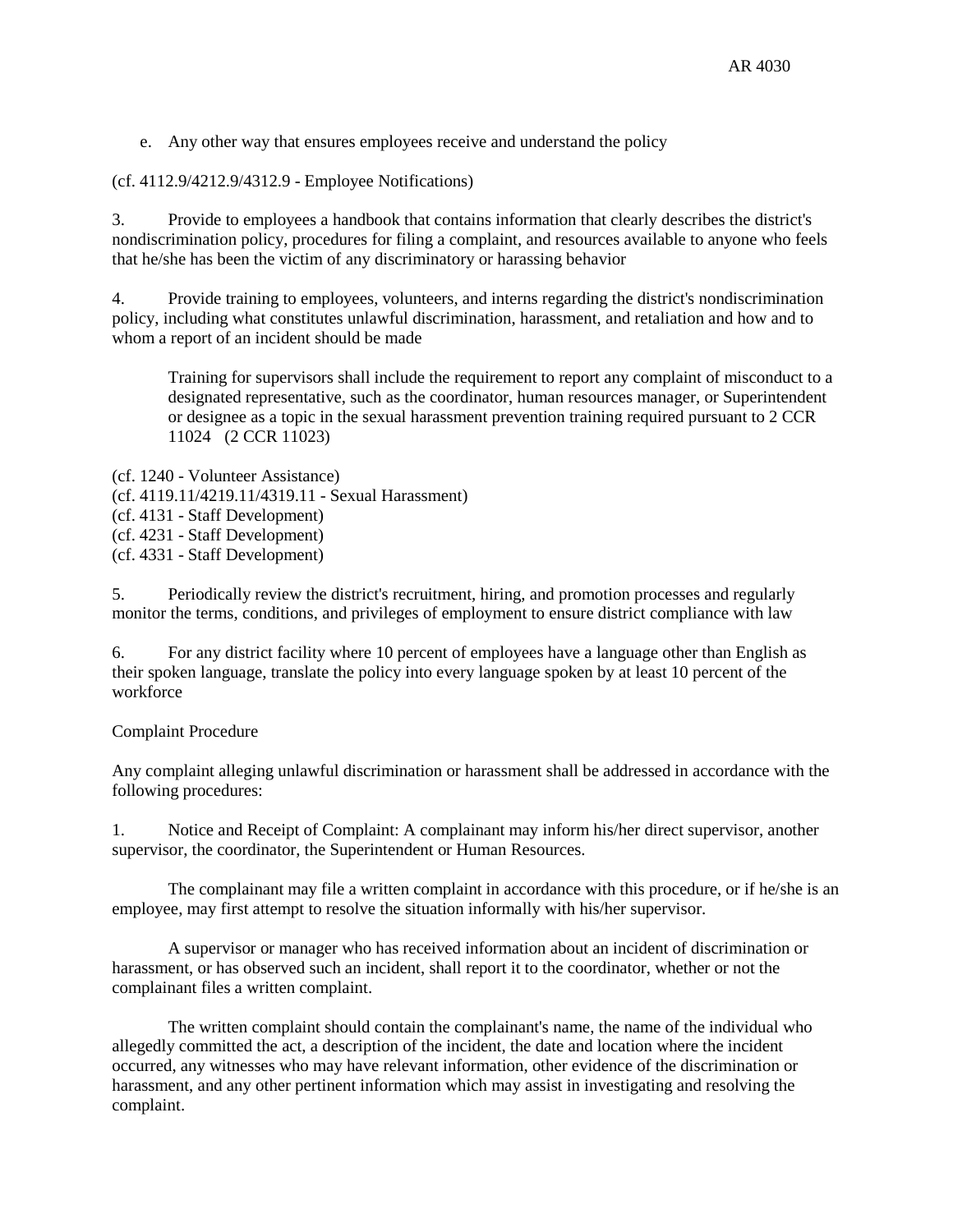(cf. 0410 - Nondiscrimination in District Programs and Activities) (cf. 4032 - Reasonable Accommodation)

2. Investigation Process: The coordinator shall initiate an impartial investigation of an allegation of discrimination or harassment within five business days of receiving notice of the alleged discriminatory or harassing behavior, regardless of whether a written complaint has been filed or whether the written complaint is complete.

The coordinator shall meet with the complainant to describe the district's complaint procedure and discuss the actions being sought by the complainant in response to the allegation. The coordinator shall inform the complainant that the investigation of the allegations will be fair, timely, and thorough and will be conducted in a manner that provides all parties due process and reaches reasonable conclusions based on the evidence collected. He/she shall also inform the parties that the investigation will be kept confidential to the extent possible, but that some information may be revealed as necessary to conduct an effective investigation.

(cf. 3580 - District Records) (cf. 4112.6/4212.6/4312.6 - Personnel Files) (cf. 4119.23/4219.23/4319.23 - Unauthorized Release of Confidential/Privileged Information)

If the coordinator determines that a detailed fact-finding investigation is necessary, he/she shall begin the investigation immediately. As part of this investigation, the coordinator should interview the complainant, the person accused, and other persons who could be expected to have relevant information.

The coordinator shall track and document the progress of the investigation to ensure reasonable progress and shall inform the parties as necessary.

When necessary to carry out his/her investigation or to protect employee safety, the coordinator may discuss the complaint with the Superintendent or designee, district legal counsel, or the district's risk manager.

The coordinator also shall determine whether interim measures, such as scheduling changes, transfers, or leaves, need to be taken before the investigation is completed to ensure that further incidents are prevented. The coordinator shall ensure that such interim measures do not constitute retaliation.

3. Written Report on Findings and Remedial/Corrective Action: No more than 20 business days after receiving the complaint, the coordinator shall conclude the investigation and prepare a written report of his/her findings. This timeline may be extended for good cause. If an extension is needed, the coordinator shall notify the parties and explain the reasons for the extension.

The report shall include the decision and the reasons for the decision and shall summarize the steps taken during the investigation. If a determination has been made that discrimination or harassment occurred, the report also shall include any corrective action(s) that have been or will be taken to address the behavior, provide appropriate options for remedial actions and resolutions for the complainant, and ensure that retaliation or further discrimination or harassment is prevented.

The report shall be presented to the complainant, the person accused, and the Superintendent or designee.